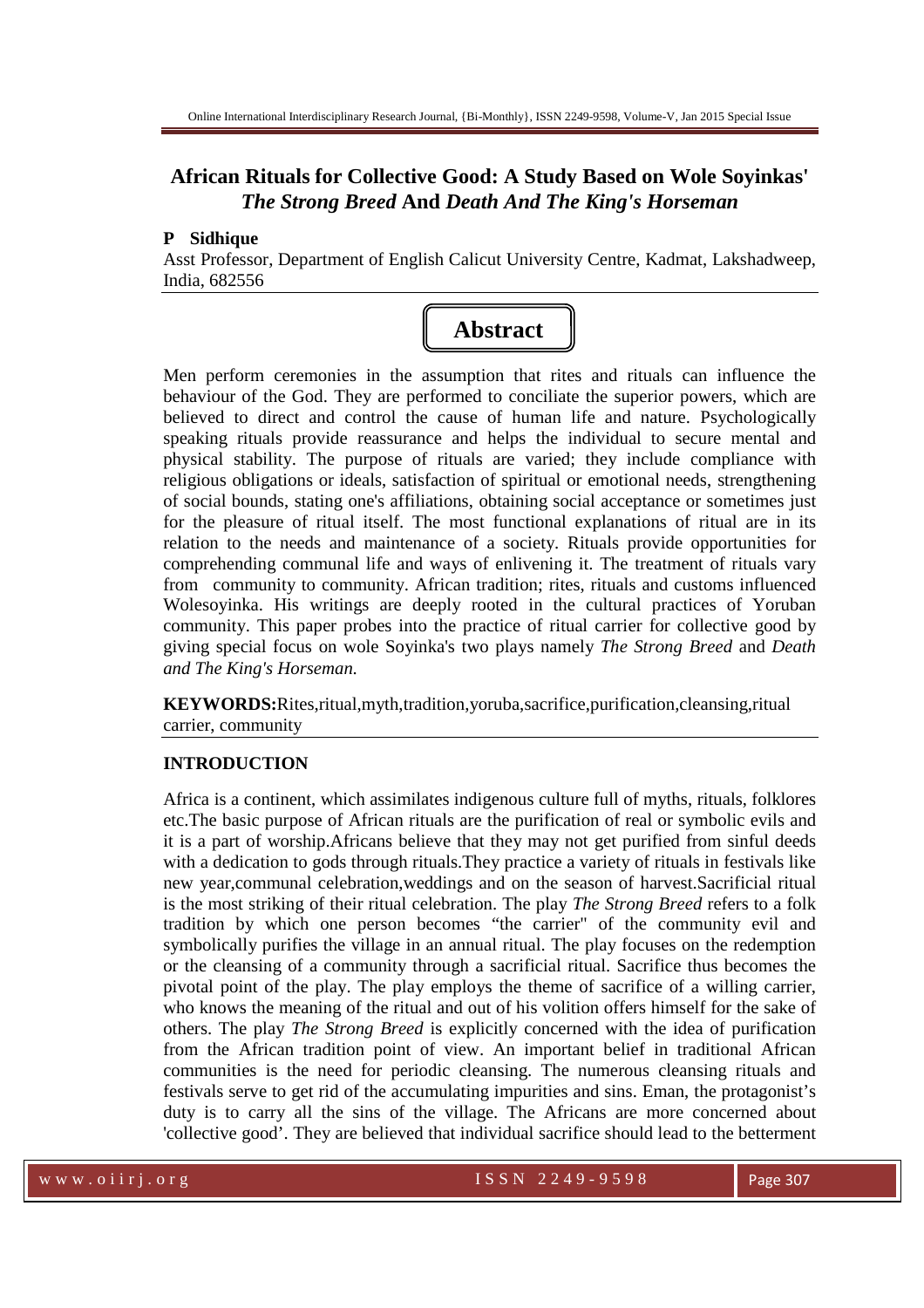of the community. Eman sacrificed his life for the collective good of his people. *Death and The King's Horseman* depicts a cultural conflict between the white and the traditional Black Africans. A colonial district officer tries to prevent the ritual suicide demanded by the death of the King. Elesin plays the role of King's horseman in this play. The King's horseman must die within the thirty days of the King's death. This ritual suicide is enacted by a powerful act of the individual's will power and without external stimulus.

# **EMAN AND ELESIN AS RITUAL CARRIERS IN YORUBAN COMMUNITY.**

Soyinka explains what he means by collective good in an interview with Louis Gates, "I insist on reading 'collective good' as an expression which refers to the total, to the masses of society not as expressed, as defined by the propaganda machinery of a privileged minority...(40). The setting of the play *The Strong Breed* is a village, where year's accumulated sins are to be removed by a carrier. Eman, the protagonist of the play came to the village as a teacher. On the night of the purification ceremony of that village, he learns that Ifada, an helpless idiot boy whom he has befriended has been selected as' the carrier' and victim. Eman tried to save the life of Ifada by appearing himself as the 'carrier' of the village. In fact he ran away from the role of the carrier that he got as hereditary. Now Eman accepts his past and discovers, "I am very much my father's son" (TSB 126). He becomes one of 'the strong breeds' who must shoulder the responsibility to cleanse the society.

By depicting Eman as a 'ritual carrier' Soyinka makes use of the ritual common among 'river people' in Nigeria and West Coast of Africa. Among them a person takes upon himself all the burden of the society in the symbolic form of a canoe-shaped object. This is taken to the river or sea to be floated or buried on the shore. These individual carriers are struck by a mysterious disease and they die later. Eman's concern was that the carrier should be 'willing'. He felt it was shame to use someone who was unwilling. Since Ifada was such a person he offers himself as a "willing carrier". Eman's sacrifice has both Christian and traditional references. Eman, like Christ is both teacher and healer working among the people who do not want or understand him. But he willingly sacrifices himself for them and in the end is hanged on a sacred tree (cross).His need for water towards the climax parallels Christ's cry , "...I thirst".Eman is not modeled on Christ alone, he is a very African figure and has other African prototypes. He is not only the moral force for the annual ritual cleansing of the village of its evils but also the artists who is burdened within the cause of social purgation. Soyinka suggests that such voluntary sacrifices as Eman's are necessary for the ultimate redemption of the society.

Wole Soyinka's *Death and The King's Horseman* is based on the events in Yoruba land where a King's horseman has to perform a ritualistic suicide which had been demanded of the chief's horseman by tradition. Elesin is the representative of the 'ritual carrier' in the African society and played the role of a sacrificial messenger to the gods. His duty was to escort the King to the world after the King's death. If the Horseman fails to perform his duty the community turns to be at risk.

According to Soyinka there are four stages of human existence. The past is the ancestors; the present belongs to the living and the future to the unborn. The fourth stage is the stage of existence but somewhere between the two. In the play, he demonstrated the theory of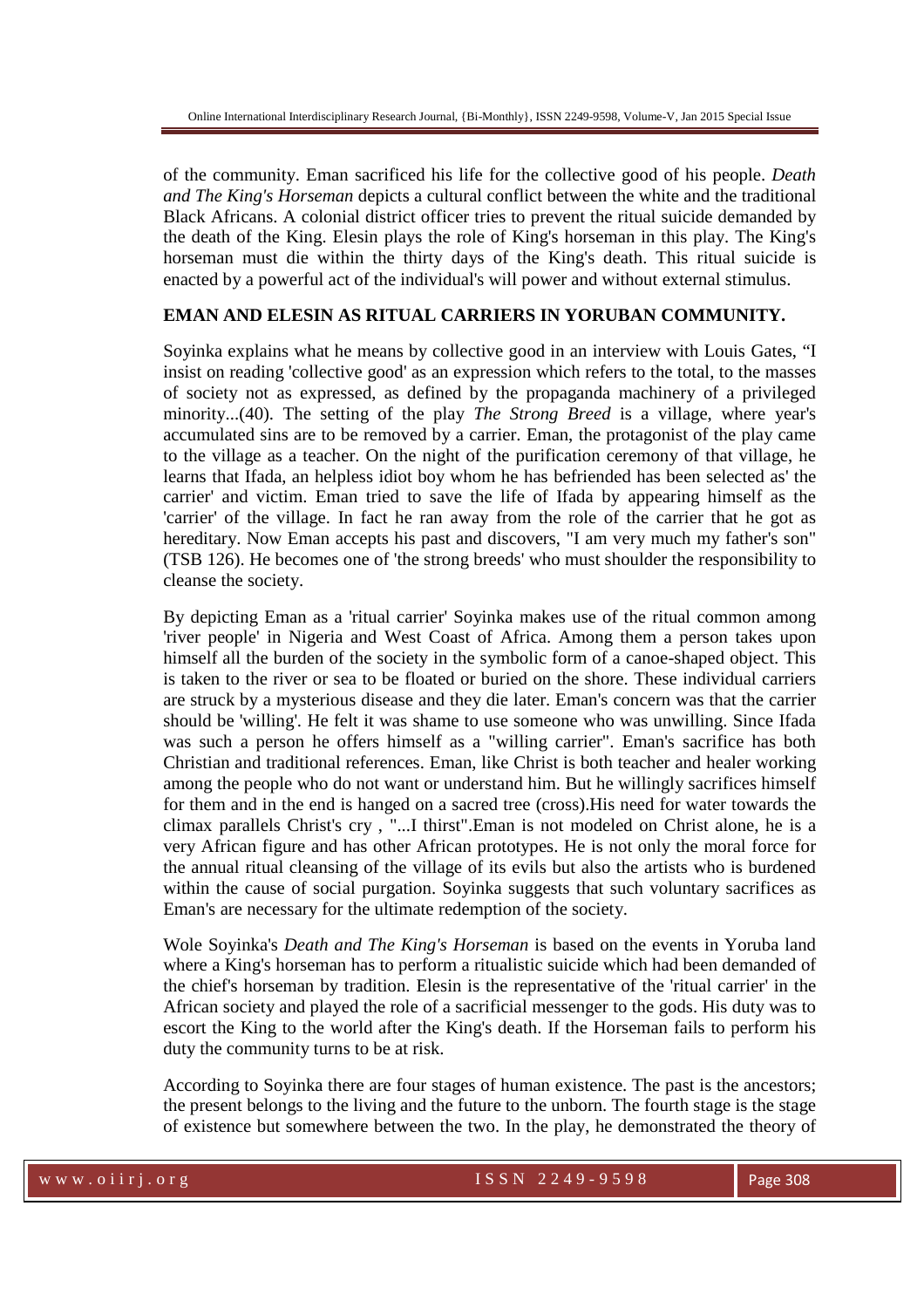the fourth stage in the vicious circle of life. The pusillanimity of man to visit the world of the dead and the circle is caused by the inherent fear of crossing the ''fourth stage''. Elesin is afraid to cross the fourth stage even after he had all he demanded for. The horseman's ritual is the transition of Elesin from the world of the living to that of the ancestors.

In Yoruban world-view death is not a cessation of existence but a mere transition into a continued existence, and that the unborn, the living and the dead from a continuum underpin the play's metaphysical scheme. Hence, the King in the play is not thought as dead but as having passed on to another mode of being where he is waiting at the gate to make his proper entrance. It is Elesin's duty, as the King's Horseman to cross this realm of transition and reach his master and escorts him with honors to the next world. The native believes that it is the horseman's duty to save the life of his natives by committing a ritual suicide. The seriousness of the responsibility that is vested on him is stressed repeatedly by the praise singer and the chorus of the women.

Elesin himself knew his status as a horseman, he says: "You all know what I am... I am the master of my fate...the world i know is good...I was born to keep it so "(DKH 17). Soyinka presents Elesin as virile, dominant, socially prestigious men who are willing to offer him for the sacrifice. This ritual sacrifice is to be viewed as a willing sacrifice of an individual self on behalf of religious principle. Elesin also fails to do his duty due to his excessive love of material world when the time comes. His tragic flaw is his materialistic self-interest. But Olunde, the eldest son of Elesin steps into perform a role which his father failed. Elesin confesses shamefully: "My powers deserted me. My charms, my spells, even my voice lacked strength when I made to summon the powers that would lead me over the last measure of Earth into the land of the fleshless"(DKH 68). Instead of Elesin Olunde sacrifices his own life for the welfare of the people. But the ritual sacrifice is not of a King's Horseman. Soyinka uses the sacrifice as a symbol of spiritual transcendence. It is a symbol for the determination to be true to one's roots. Olunde's sacrifice symbolizes a value higher than of self-interest and the external threat of an imposed alien culture.

Wole Soyinka's plays *The Strong Breed* and *Death and The King's Horseman* are symbolic plays carrying the subject of the 'ritual carrier' of the African society. The role of the scapegoat and his ritual job as a heroic carrier of the community's excess of evils hanging in the air, and peoples' outcry for health of the community. Eman in *The Strong Breed* and Elesin in *Death and The King's Horseman* are the representatives of the 'ritual carriers' in the African society. Both Eman and Elesin are aware of their destiny that they are inescapable and if they fail to perform their duty as a sacrificial messenger to the gods, their community is put at risk. The community doesnot allow them to do so. As exemplified by Jesus Christ who, according to Christians,'come to the world and reluctantly died for his people's sins.' Eman and Elesin reluctantly sacrificed self to save their individual communities in the manner likes of Christ himself.

Eman and Elesin strongly believe in the necessity of the completion of the sacrificial rituals, view them as a way to strengthen, renew and sustain their communities. Through these characters Soyinka affirms the dying tradition of the ritualistic self-sacrifice, because it forms the crux of his vision, which is based on African sense of well-being. By studying the characters Eman and Elesin, we get a true picture of the social history of the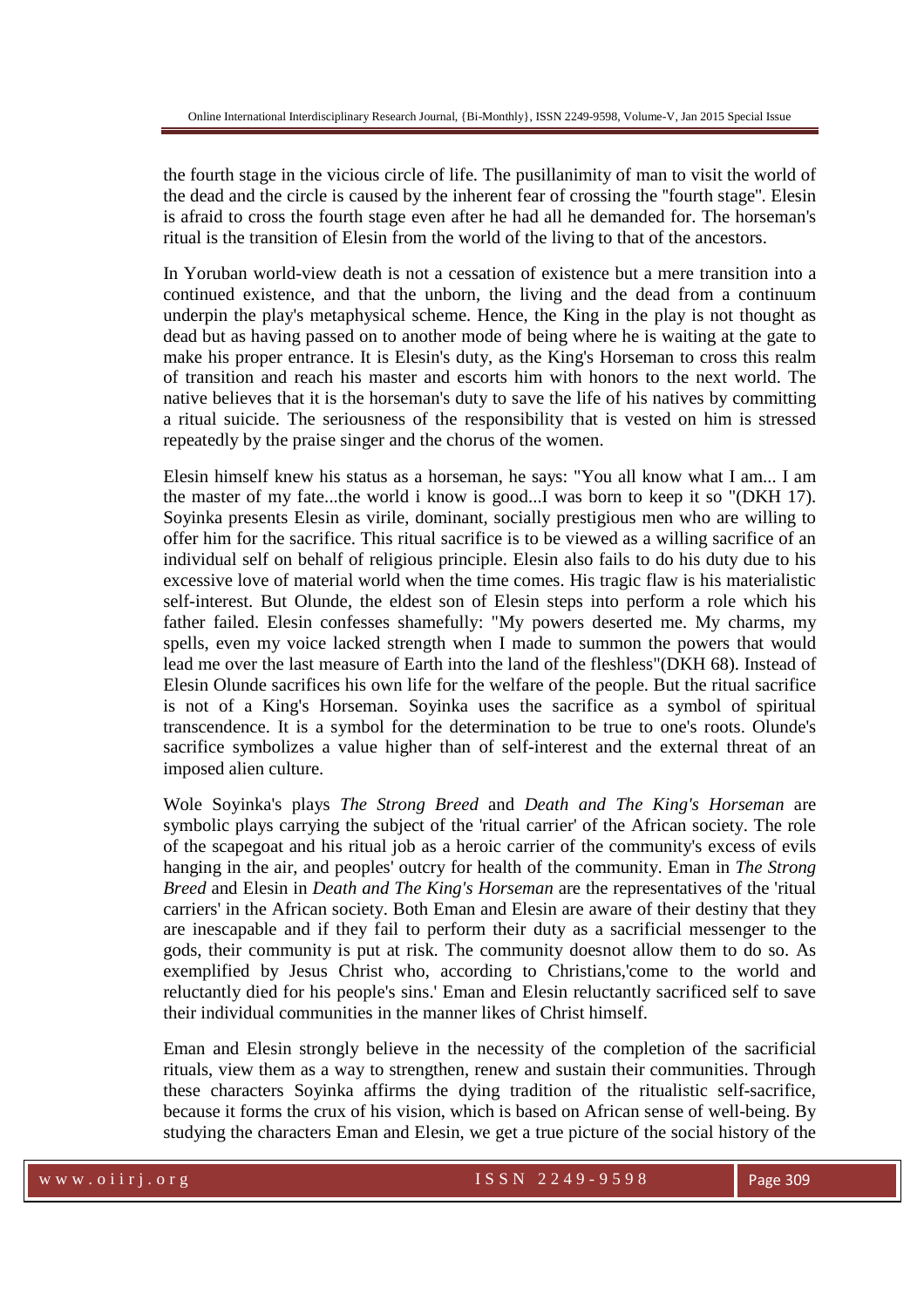country which reveals a broadminded spectrum of attitude of that community towards human sacrifice. Some Yorba communities clamped down on the practice of this ritual sacrifice. Eman and Elesin are not supermen. They are the ordinary man like us. But they are the people selected by God to perform the sacrificial messenger to him. Both of them sacrifice their life for the positive solutions to the society. They are offering themselves for the sake of others.

Eman in *The Strong Breed* and Elesin in *Death and the King's Horseman* are the 'ritual carriers' selected by their community. But Eman;s role as a ritual carrier is quite different from that of Elesin's. Because in "*The Strong Breed*" Eman's duty is to purify the village in an annual ritual and the duty upon him is the cleansing of a community through a sacrificial ritual. But that sacrificial ritual is entirely different from that in "*Death and the King's Horsemen*. In *The Strong Breed*, the village people selects strangers as the 'ritual carrier' and when that stranger performs his duty as a 'carrier', once he received all the old year's evils, he should leave the village and never return to there. If he returns the village will be at risk. So the people of that village would never let him back. But in the case of Elesin in *Death and the King's Horseman*, he is the King's horseman and his duty is to accompany the King in another world where the King would reach after his death. So he will have to sacrifice his life within thirty days after the King's death. Without the horseman the king would be unhappy and his curses would fall upon the people.

 In both the plays we can see a temporary weakness of will bringing shame on the main characters. In *The Strong Breed* Eman knew the fact that he would not be able to return to that village if he becomes the carrier. So he ran away from the role that the society assigned him. Likewise Elesin decided to escape from the role. In that particular juncture they wondered if they were destined to destroy the society. And finally they understand that death or sacrificing themselves was an act of will that affirms their identity and destiny. Soyinka believes that tragedy results from the will of the hero to challenge the world.

#### **CONCLUSION**

 In a Youruba community there is no place for individual rights, they believed in the collective Good. For that an individual should sacrifice his life for the betterment of the society. So the protagonists in both plays embraced death for the welfare of the community by gathering the will power. Soyinka asserts the need of will power to regenerate the society as it is the most fundamental theme of his major works. The need for individual to submit himself to a process of self- recreation and for communities to undergo periodic cleansing and emerge from inertia is a message repeatedly established by his writings. African religion and the metaphysical system recognize the need for periodic renewal of the spirit both at individual and communal level. Yoruba rituals have this message at their core. Soyinka's favorite settings are festivals, the gathering of the tribes, the new Yam festival, Ogun festival or Eleusinian festival all of which are charged with regenerate potential. According to Soyinka a regenerated society will be free from tyranny, brutalization, alienation and economic exploitation.

 In order to get rid of the accumulating impurities and sins of the African's, the playwright developed a role model for African's, whose duty is to purify the society by